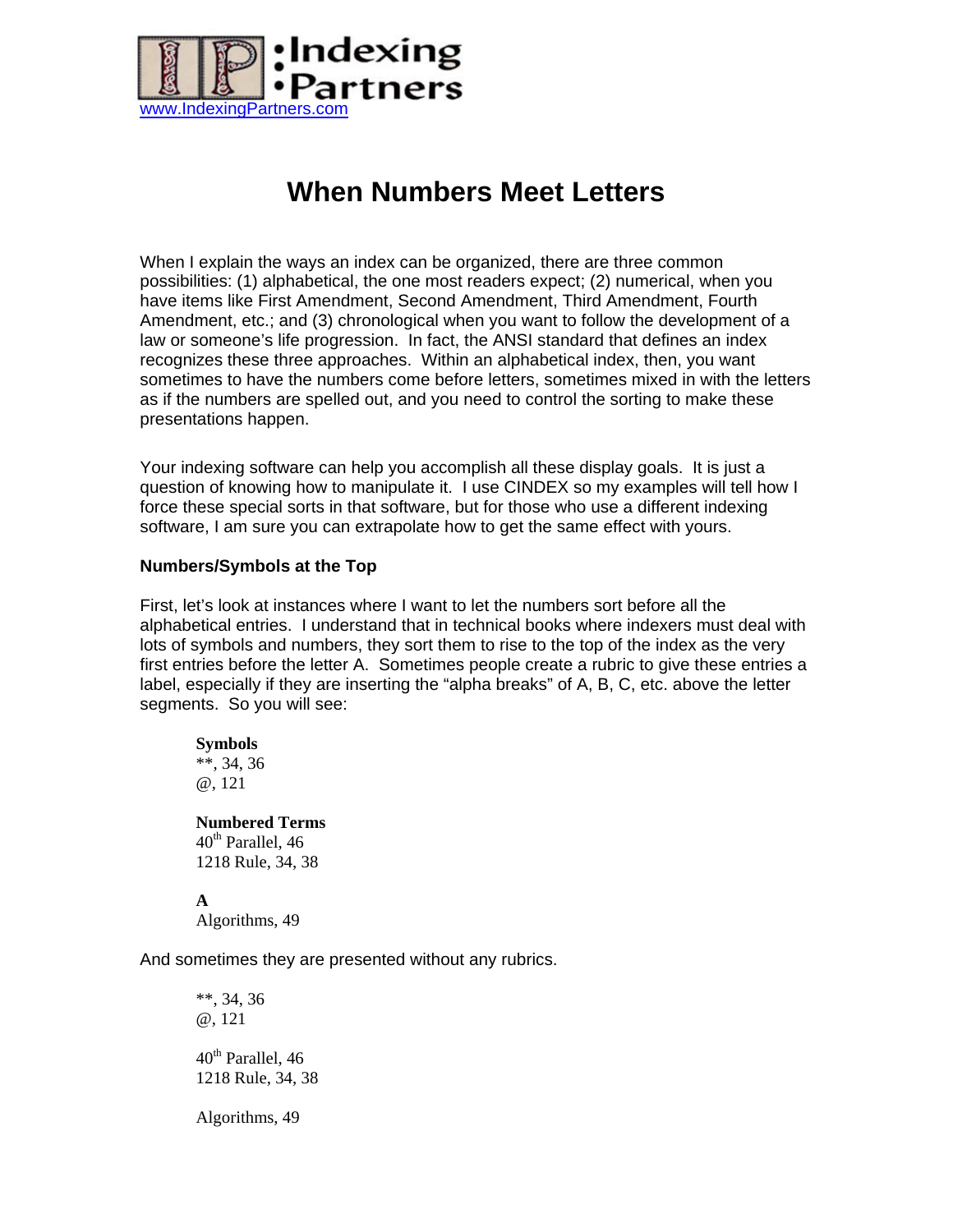This type of sorting of numbers and symbols above letters can be handled in CINDEX by going to Sort under the Tools drop-down. Look there at what is called: Character Priority. It shows Symbols, Numbers, Letters. You can choose to change this order, but the order in the software default (s/b t) (as I have just listed it) is the one most commonly used in indexes, and it would work for the example above.

In legal indexing, the indexer often has to deal with case names, and these can have numbers as the first word of a party name. For example, 123 Main Street vs. Copiers Allied, Inc. The question is how will a user look up this case – will the user think "One twenty-three" or "Hundred and twenty-three" or "One two three"? Or will the user think I have no idea how to look up a number other than numbers should be before letters? Not surprisingly legal publishers take different approaches to answering this question. The "belt-and-suspenders" answer requires placing the case name in two locations. First above the letter A, create a list of cases that start with numbers:

2WP Co. v. XYZ Abstractors, Inc. 123 Main Street v. Copiers Allied, Inc. 14,001 Widgets Seized, In re

Albert v. Lyle

Notice how the numbers group is sorted by the number from smaller to larger  $-2$ , 123, 14,001. There is no attempt to translate the numbers into words.

The second part (the "suspenders") requires the same entries to appear again within the alphabetical part of the index. This time you treat the numbers as words and force their sort amid the letters. Unlike a common phrase in our vocabulary like 401(k) plans that we all agree is said as "four-o-one k plans," these little known cases do not have a universally accepted articulation. I would translate them as follows (but I recognize that others may not agree in all instances). These sorts have to be forced in CINDEX by employing the device of curly braces. Whatever you put within the curly braces, CINDEX will rely on for sorting but will not display in the final output. Now I have included the information in two places and have facilitated its retrieval as much as I can:

Albert v. Lyle {fourteen}14,001 Widgets Seized, In re {one }123 Main Street v. Copiers Allied, Inc. {two}2WP Co. v. XYZ Abstractors, Inc.

Notice that in the curly brackets to force the sort in CINDEX, I have not used the fully spelled-out form of all the numbers. I have intentionally made that choice, not because I am a lazy typist, but because I want to allow numbers within a clump to still sort numerically. Otherwise the sorting becomes very jarring to the user who is skimming on through looking for a particular case name.

Albert v. Lyle {fourteen}14,001 Widgets Seized, In re {one}123 Main Street v. Copiers Allied, Inc. {one}145 North Road v. Leasing Materials, Inc. {two}2WP Co. v. XYZ Abstractors, Inc.

In the above example if I spelled out "145," it would mean that "one forty-five" would be moved alphabetically above "123" ("one twenty-three") and that sense of numbers out of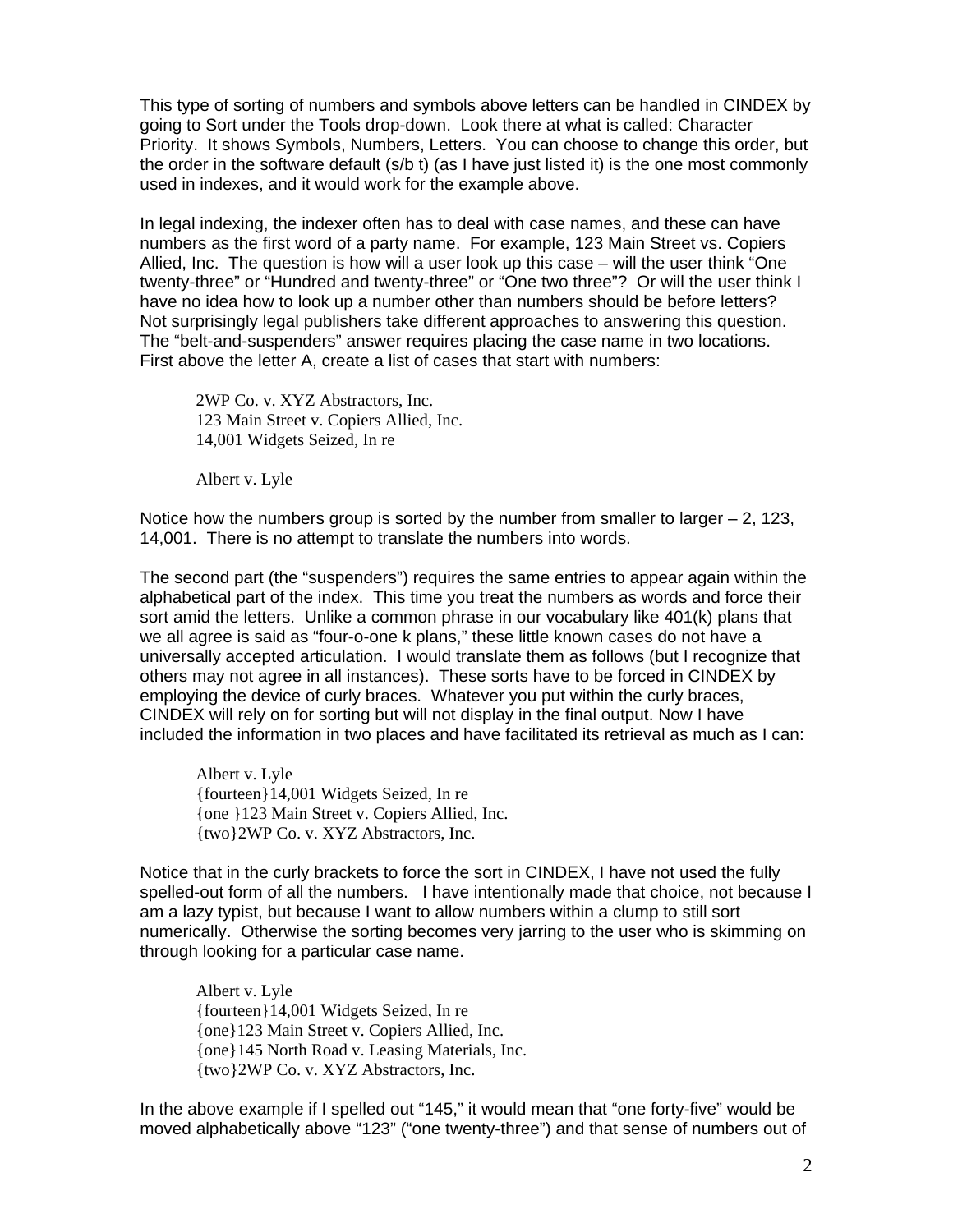order within a letter group is what I want to avoid. It goes along with my policy of an alpha violation that still makes sense to the reader. When I go outside of the alphabetical order within the index, the scheme still has to be comprehensible at first glance – readers will not even blink twice when they see numbers as long as the numbers follow regular numerical rules. Since preschool they have understood the order of numbers, and only when confronted with seemingly random sequencing of numbers are they puzzled.

## **Numbers Sorted as Numbers under Main Headings**

Sometimes under a main heading I find it advantageous to place a numeric grouping first. For example, in a book dealing with the history of U.S. government I commonly have a main heading "Elections." Some of the text centers on the presidential election of a specific year, and some discussion deals with concepts linked to elections like suffrage and third-party candidates. My approach organizes the array like this:

Elections. *See also* Primaries 1996, 104, 157–158, 196, 235, 400, 423, 500 2000, 14, 53–54, 57–59, 83, 184–185, 235, 410, 423, 499, 500 2004, 56, 69, 70–71, 74, 75, 84, 320, 321, 423 2008, 74, 75, 84, 322 financial holdings disclosure, 197 mid-term elections, 363–364, 555 presidential nomination process, 171–173 third-party candidates, 500, 539–545

Sometimes I see indexes where the indexer has created two separate headings: "Elections" and "Elections by year" so they put the numeric entries under one and the alpha entries under the other. Personally I don't see what they gain by creating that split. I prefer the one heading approach as it allows for a simpler structure and generally simpler means easier to use.

I also will at times put numbered items like constitutional amendments in numeric order instead of alphabetical order even though they are spelled-out numbers. For example:

Constitution, U.S. First Amendment Second Amendment Fourth Amendment Fourteenth Amendment

Again, I will place these before the true alphabetical entries so I will have an array like this:

Constitution, U.S. First Amendment Second Amendment Fourth Amendment Fourteenth Amendment executive agreements executive orders *Federalist Papers* and foreign affairs law enforcement legislative powers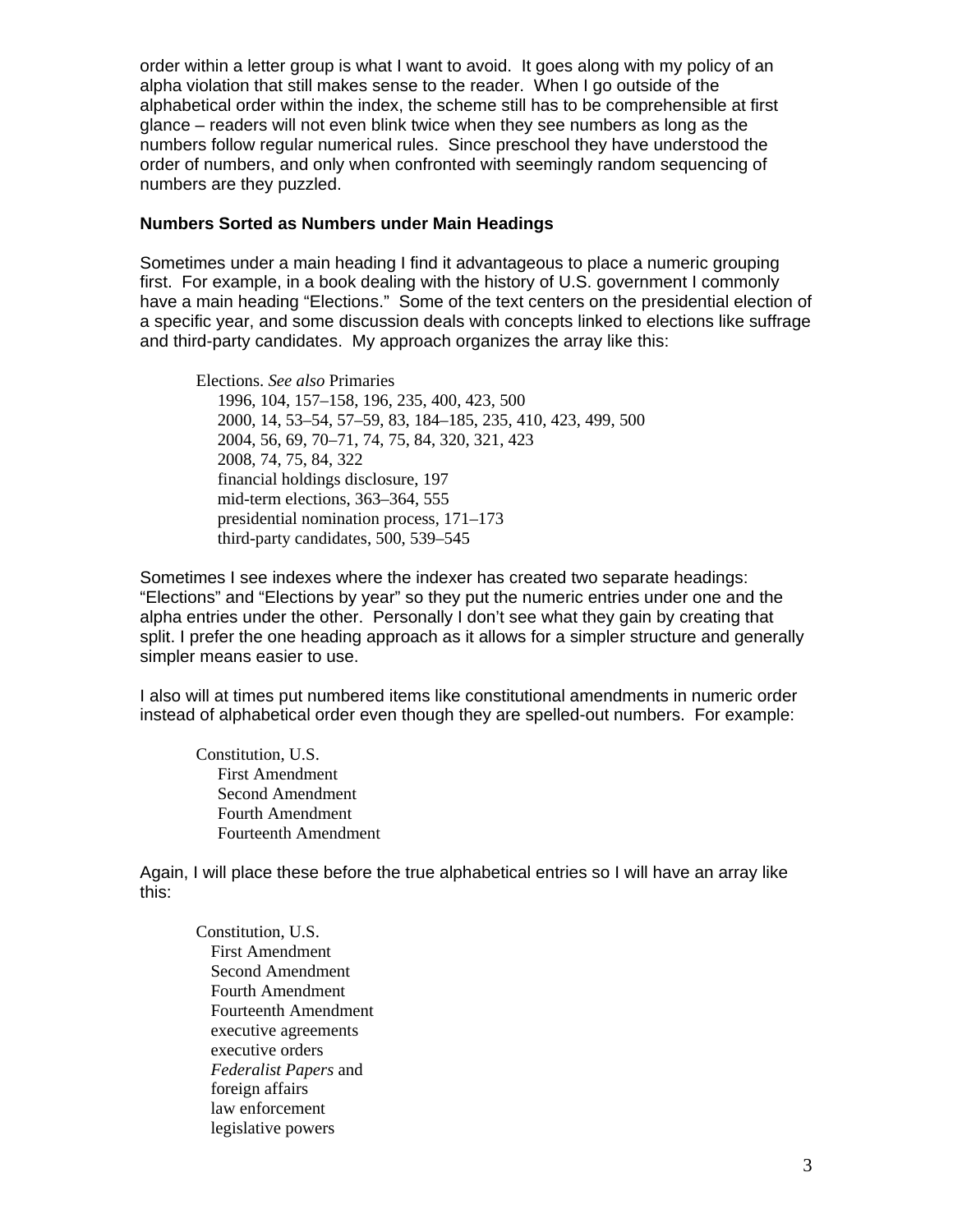I still think that users understand at a glance that the amendments appear first and then the subjective entries. No extra explanation is needed to make clear why the indexer introduced this variance in order. To make this happen in CINDEX, I have used {1},{2},{4},and {14} in front of the spelled-out form, and I have my sort set to display numbers before letters.

Sometimes a year ends up as the keyword for a subheading. Here I intersperse them with the other alpha sublevels. Perhaps the author has divided up the text into timebased segments and used years for some of them. There is no better way to capture the author's intent then to use the years as the lead words. For example:

 International Criminal Court (ICC) early years of founding of 2001–2004 2005 and after withdrawal of plea, effect of

In this example, I have sorted the years as if they were spelled out to start with "two" for the phrase "two thousand and one" and "two thousand and five"; again I am not going beyond the first word "two" and after that, I apply number order so the years scan in order. On the other hand, if I have a mix of years where some will start with 18, some with 19, and some with 20, then I like to let them rise to the top of the array. That way I won't have some interspersed at "eighteen," some at "nineteen," and some at "two." That would look like this:

 Europe 1880–1920 1930–1946 2001–2004 2005 and after civil wars land rights taxes

But if I can avoid the year as the first word, I will rephrase the entry to move the year to the end of the subentry.

 Campaign finance presidential election spending (1912–1968)

This phrasing is distinguishable from the above example where I started the line with the year because that information was all I had to work with. Here in addition to the year range, the author has provided the indexer with other descriptive information – "presidential election spending." The text may say in the 1912 to 1968 presidential elections, but that does not mean you need to keep the years at the front of the entry. (By the way, note how I put the years in parentheses after the phrase as opposed to setting it off with a comma; that is because I dislike having the number part of the subentry meet up with the page numbers when only a comma is used between them. But this is a topic for another article, another time.)

Likewise if the author says the 1990 Americans with Disabilities Act, I will not use that structure in the index. The year of the act will move to the end of the phrase: Americans with Disabilities Act (1990). If a conference or convention is referred to as the 1971